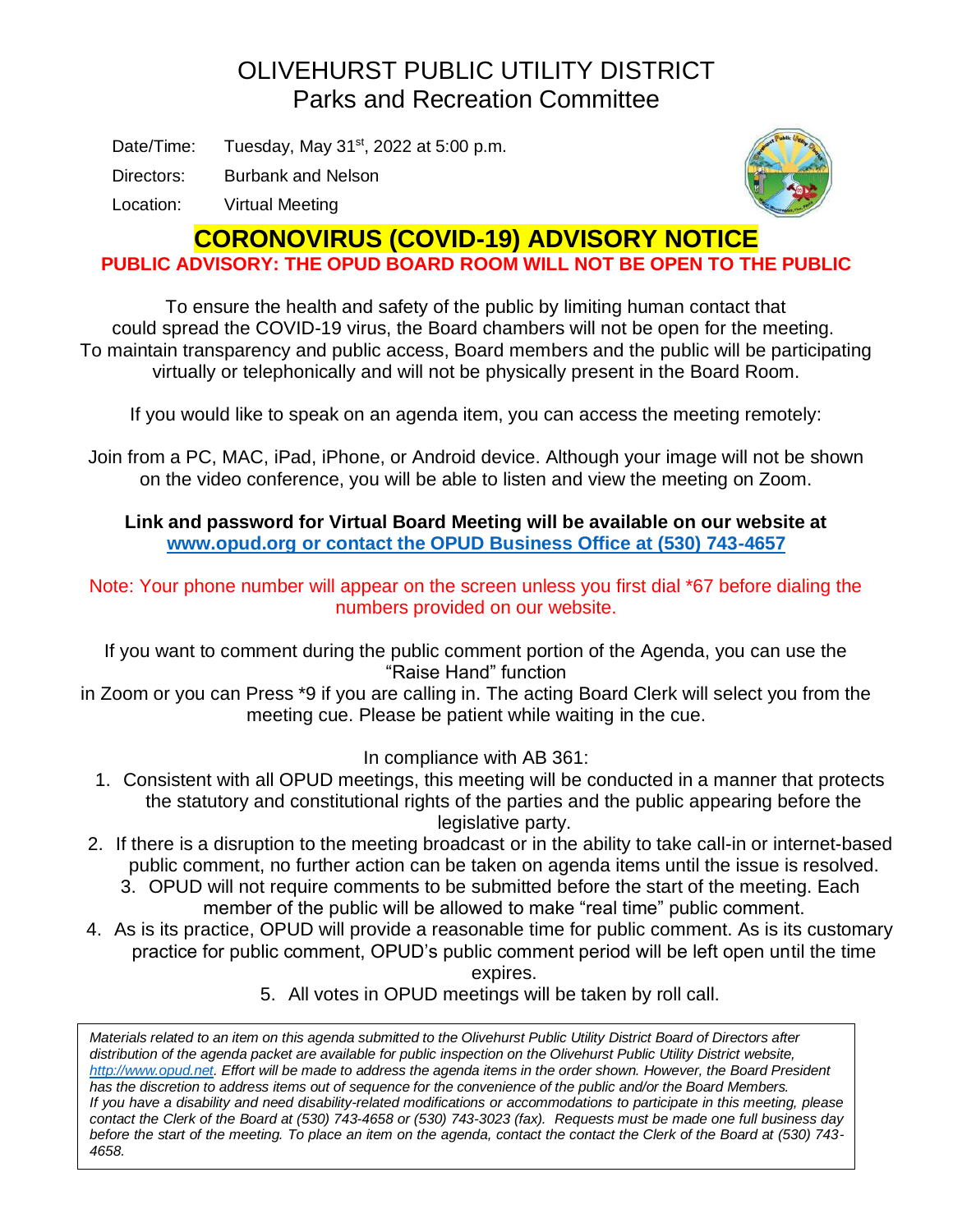The following items are scheduled for discussion:

- 1) Status of Parks and Recreation Facilities.
	- a) [Staff report](https://www.opud.org/files/3abfb8464/PK_Item_1a-Parks_Dept_Report_May_2022.pdf) Parks Maintenance Coordinator gave report.
		- i) Staffing No items to report.
		- ii) Materials None
		- iii) Vandalism and Costs There has been an increase in vandalism at Eufay Woods, Sr. Park.
	- b) Budgetary items
		- i) [Monthly Review of Revenue and Expenditures](https://www.opud.org/files/fbad82a03/All_Agendas-Revenue_and_Expenditures_FY_2021-22.pdf) Parks and Pool (pages page 5-10, 18).
		- ii) [Review Parks Department Preliminary Budget FY 2022-23.](https://www.opud.org/files/4fb171f15/PK_Item_1bii-Parks_Dept_Preliminary_Budget_FY_2022-23.pdf)
		- iii) [Review Property Tax Allocations.](https://www.opud.org/files/c8999e21b/PK_Item_1biii-Property_Tax_Allocations_General_Fund.pdf)
			- (1) Forwarded item(s): Review of Revenue and Expenditures, Fire Department and Administration Department Preliminary Budget for FY 2022-23, and Property Tax Allocations
				- (a) Staff Direction: None
				- (b) Staff Report Requested: None
- 2) Discuss OPUD Parks Master Plan update.

John Tillotson, General Manager, stated that the scope for the Parks Master Plan is currently being worked on.

- a) Forwarded item(s): None
	- i) Staff Direction: None
	- ii) Staff Report Requested: None
- 3) Discuss ADA Swing request.

John Tillotson, General Manager, stated that we are working on ways to fund additional ADA swings to our current parks. He said that we are adding additional ADA swings to the Parks Master Plan.

- a) Forwarded item(s): None
	- i) Staff Direction: Follow-up with Mr. Williamson and see if his organization is still interested in helping with this item.
	- ii) Staff Report Requested: None
- 4) Discuss bringing youth programs to OPUD.

Bri Anne Ritchie, Board Clerk, stated that a request has been made to repair some of the basketball hoop rims and nets for basketball clubs to use.

- a) Forwarded item(s): None
	- i) Staff Direction: Allow volunteers to replace the nets if they are interested but they must complete a volunteer release.
	- ii) Staff Report Requested: None
- 5) Discuss the Youth Center Building.

Nothing to report.

- a) Forwarded item(s): None
	- i) Staff Direction: Merge this item with discussing bringing youth center programs to OPUD. Remove as individual item.
	- ii) Staff Report Requested: None
- 6) Discuss virtual and in-person meetings.